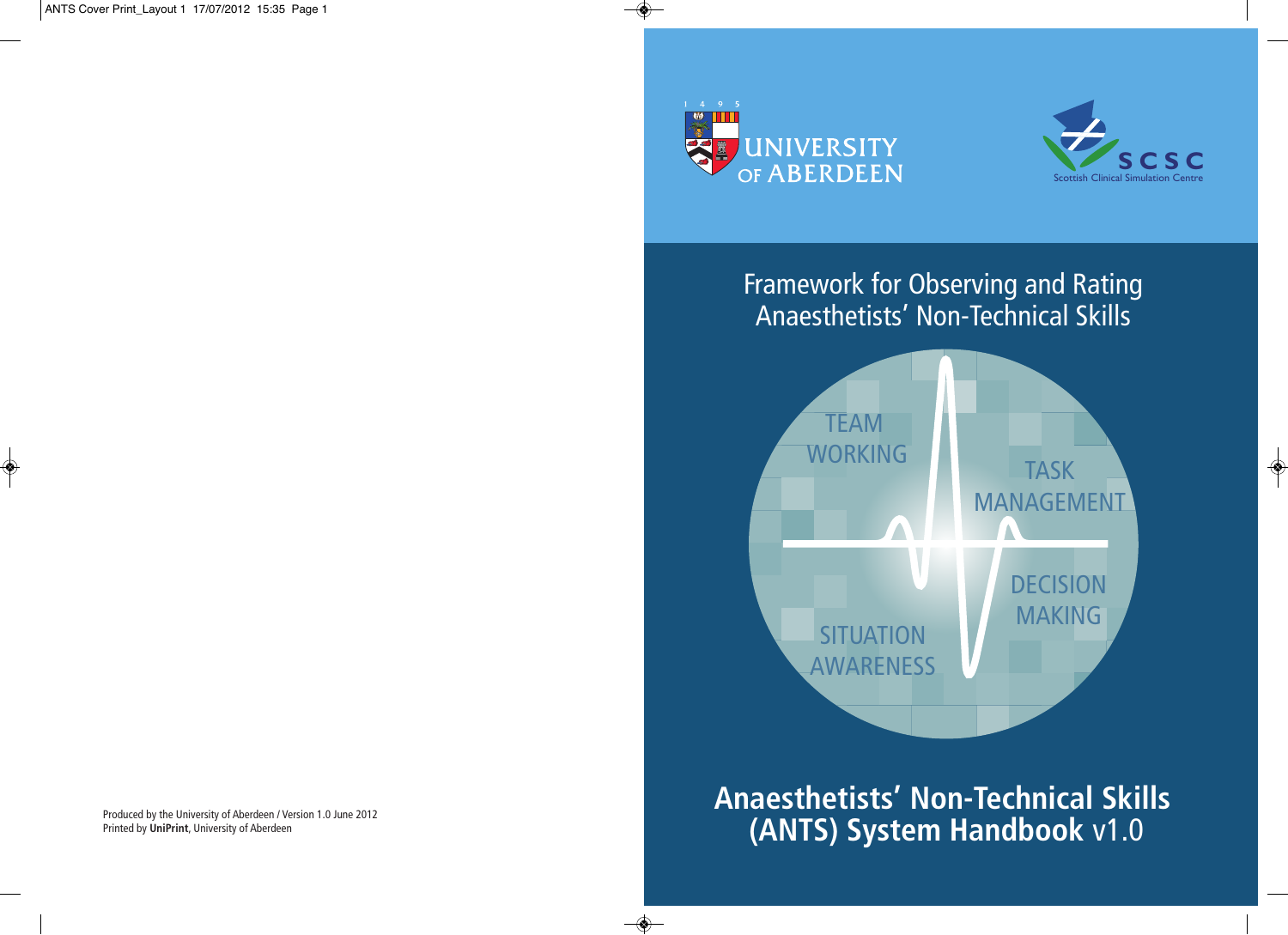

 $\bigcirc$ 

 $\bullet$ 

◈

# **Acknowledgement**

◈

The ANTS System was developed and evaluated in a collaborative project between the University of Aberdeen Industrial Psychology Research Centre and the Scottish Clinical Simulation Centre. The first phase of the study (1999-2003) was funded by NHS Education for Scotland.We particularly wish to acknowledge the significant contribution made by Georgina Fletcher to the design of this system.

The copyright of this publication is owned by the University of Aberdeen. It may be photocopied or electronically reproduced by downloading from the website without further permission for personal, organisational or 'not for profit' use. No reproduction by or for commercial organisations is permitted without the express permission of the copyright holder.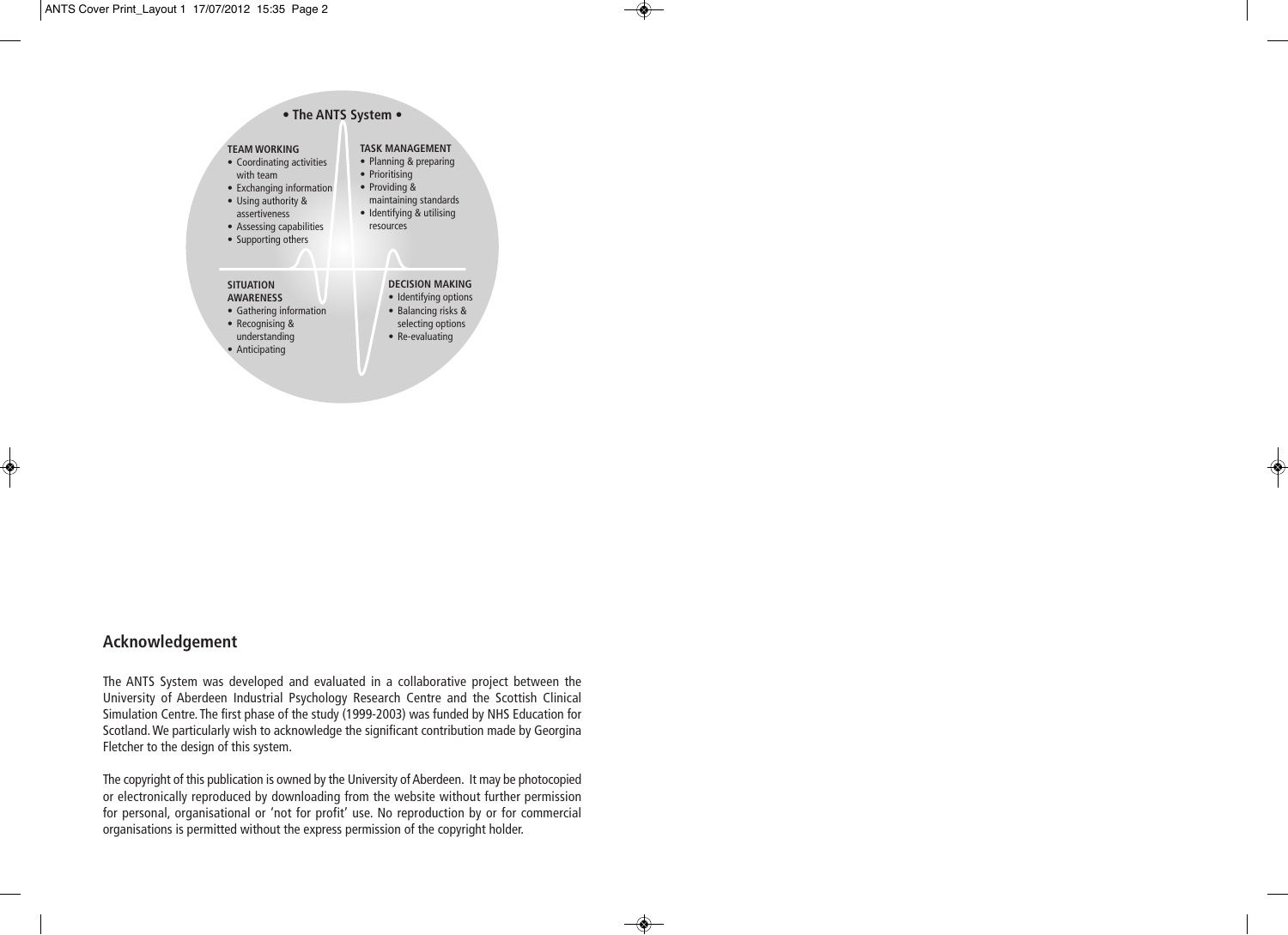# Introduction

#### **Background**

The training programme in Anaesthesia has been developed to help trainees acquire the necessary knowledge, skills and values that will enable them to meet the challenges of consultant practice. The most recent major development in the UK has been the introduction of the competency based training scheme, which recommends that progress through and completion of training be based on competence. This in turn places the emphasis on teaching and assessment in the workplace, and is encouraging greater emphasis on those components necessary to provide effective management of patients. The competency based approach can be thought of in terms of not only acquiring the individual components but being able to integrate them effectively in providing solutions to clinical challenges. Another important development in medical education has been the increasing recognition of the importance of reflection in the training of professionals. In a time of reduced working hours and exposure to fewer clinical challenges, it is important that clinicians, both in training and career grades, make the most of their clinical experience. Feedback on strengths and weaknesses or self-reflection are more likely to be effective when there is a terminology or vocabulary that permits analysis of performance. The tool described in this booklet addresses the area of non-technical skills. It provides both a framework and common terminology that allows anaesthetists to communicate effectively with each other in this area of practice, helping trainees (and others) develop abilities in both the real workplace or simulated work environment.

This handbook provides a condensed guide to the Anaesthetists' Non-Technical Skills System and includes suggestions on how the system can be used. Part 1: Information for Users is written in the form of answers to frequently asked questions. These have been based on research for the ANTS project and literature on the use of behavioural marker systems to support non-technical skills training. Part 2: System Details provides the full contents of the ANTS System, the rating scale, and the rating form. Further information and rating forms can be found at the ANTS website: **www.abdn.ac.uk/iprc/ANTS**

## **For further information contact:**

#### **Professor Rhona Flin**

Industrial Psychology Research Centre, University of Aberdeen, Aberdeen, AB24 3UB Tel. 01224 273210 Email: r.flin@abdn.ac.uk

**Dr Ronnie Glavin** ronniejglavin@gmail.com

### **Dr Nikki Maran**

Scottish Clinical Simulation Centre, Forth Valley Royal Hospital, Stirling Road, Larbert, FK5 4WR Tel. 01786 434480 Email: n.maran@nhs.net

### **Dr Rona Patey**

Department of Anaesthesia, Aberdeen Royal Infirmary, Aberdeen AB25 2ZN Tel: 01224 553237 Email: r.patey@nhs.net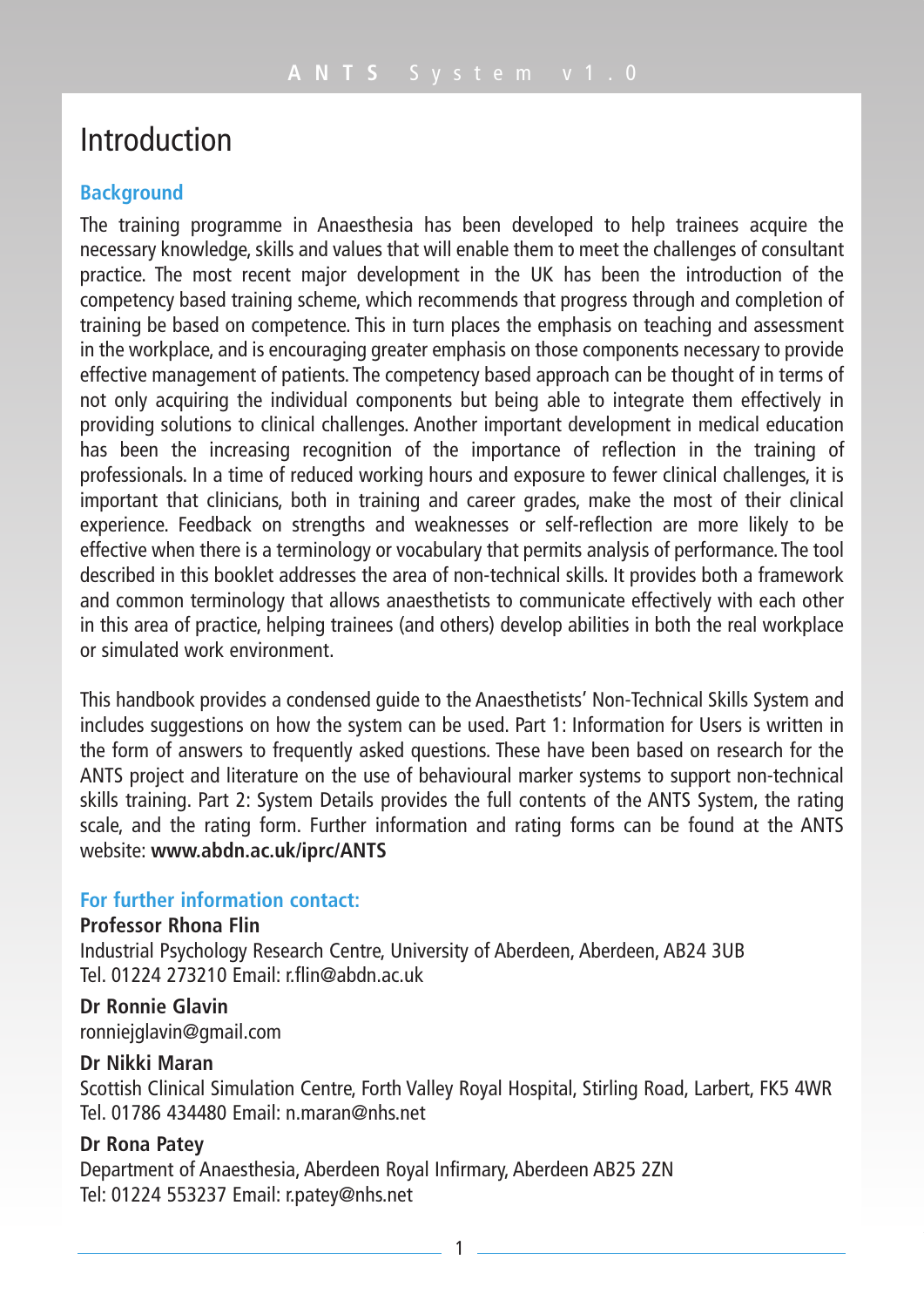# **Part 1** Information for users

### **What are Non-Technical Skills?**

As in other industrial domains, accidents and incidents in anaesthesia are usually caused by a combination of organisational and operational factors. Investigations into adverse events or 'human errors' have shown that as many as 80% of them are the result of human factors breakdowns such as poor communication, inadequate monitoring, failures to cross-check drugs and equipment, rather than lack of technical knowledge or equipment problems. Research observing medical teams in operating theatres has also highlighted difficulties arising from loss of situation awareness and poor team interactions\*.

Reducing the likelihood of such problems requires anaesthetists to have an additional set of skills, known as non-technical skills, that are used integrally with medical knowledge and clinical techniques. These non-technical skills can be defined as behaviours in the operating theatre environment not directly related to the use of medical expertise, drugs or equipment. They encompass both interpersonal skills e.g. communication, team working, leadership, and cognitive skills e.g. situation awareness, decision making. Such skills are not new in anaesthesia, good anaesthetists have always demonstrated these competencies. In the past, these skills have not been explicitly addressed through any formal education and trainees have had to acquire them along the way. However, with an increased focus on reducing adverse events and the introduction of competency based training and simulators, this is now changing.

To achieve successful non-technical skills training, it is first necessary to identify the requisite skills for the job in the given operational environment and culture. It is also important to be able to assess these skills, to provide feedback about performance and to allow training to be evaluated. To structure the training and assessment of pilots' non-technical skills, the aviation industry uses behavioural marker systems. Behavioural marker systems are empirically derived taxonomies of the principal non-technical skills required for the job, with an observation-based rating system for assessing their component behaviours\*. Their explicit nature and the reliance on assessment of observable behaviour by trained instructors means behavioural marker systems can provide a structured tool for making reliable assessments. At a more basic level, they also provide a common language for discussing non-technical skills. Such systems can play an important role in supporting non-technical skills training in anaesthesia, in both simulator and onthe-job training.

It is important to remember that non-technical skills should not be considered in isolation to other aspects of anaesthetic competence. The purpose of examining these skills is to support the development of overall good practice. Successful task performance depends on the effective integration of both technical and non-technical skills for any given situation.

<sup>\*</sup>For more information see the reports and journal articles on the ANTS website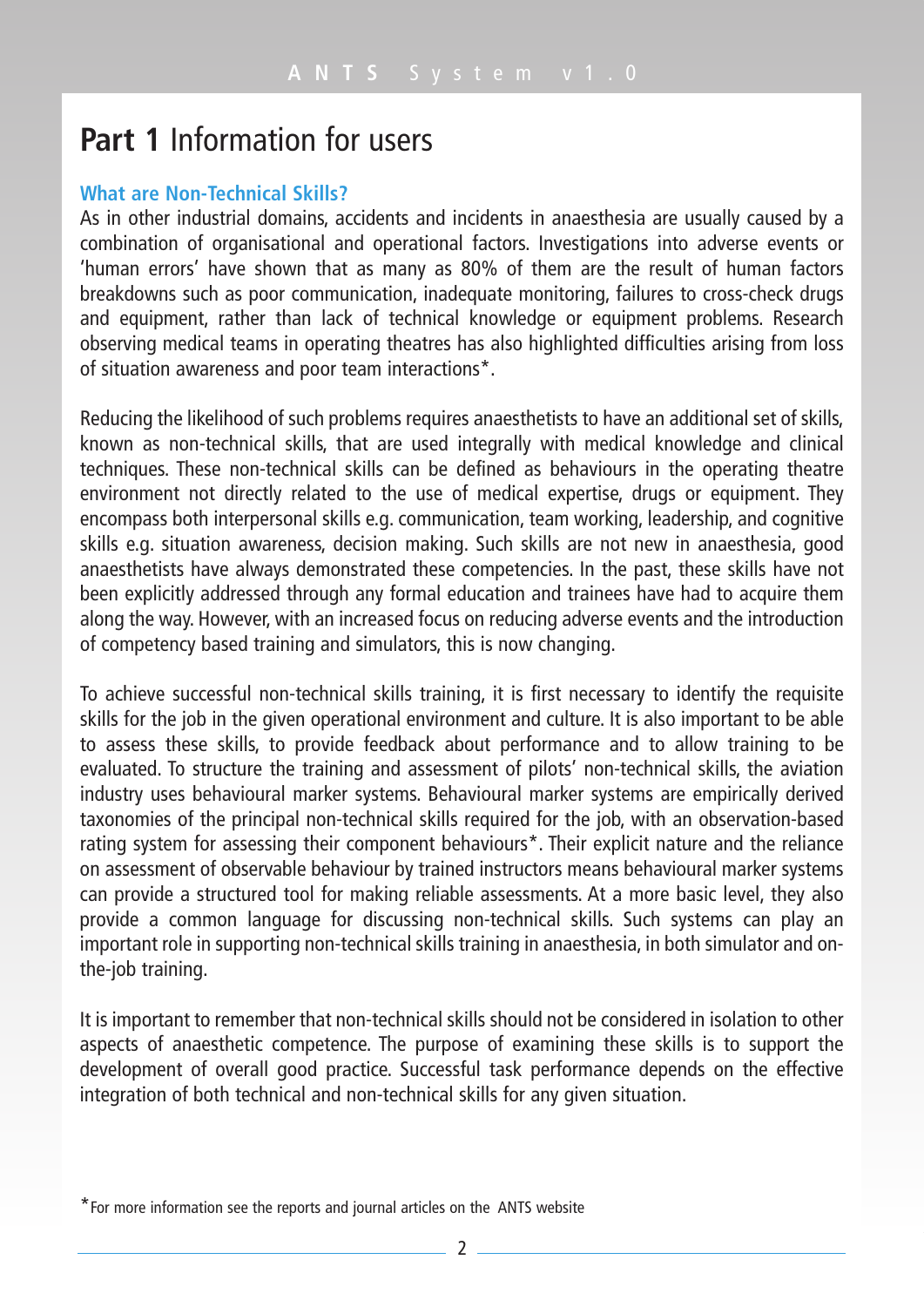## **What is the ANTS System?**

The Anaesthetists' Non-Technical Skills (ANTS) System is a behavioural marker system developed by industrial psychologists and anaesthetists during a four year collaborative research project in Scotland. Used integrally with medical knowledge and clinical skills, non-technical skills should help to support safe and effective performance in everyday tasks and emergency situations.ANTS describes the main observable non-technical skills associated with good anaesthetic practice. The purpose of the system is to provide the anaesthetic community with a framework for describing non-technical skills and a tool to guide their assessment in an explicit and transparent manner. In short, the ANTS System supplies consultants and trainees with a language for discussing the 'behavioural aspects' of performance. It can be used for assessing an individual's behaviour, to provide input for the training process and for structuring feedback on skills development. Until a fuller understanding of the in-theatre validity and reliability of the ANTS System has been achieved, it is not recommended for formal summative assessment.

The ANTS System comprises a three level hierarchy. At the highest level are four skill categories and beneath these are fifteen skill elements (see table below). Each element has a definition and some examples of good and poor behaviours that could be associated with it. These are the behavioural markers, as they help to indicate the presence or absence of the skill elements. They have been derived from real examples given by consultant anaesthetists during interviews describing their experiences on a variety of cases. The ANTS System is not intended to provide a totally exhaustive list of all non-technical skills used by anaesthetists. It is limited to the principal skills that can actually be identified through observable behaviour.

| Category                   | <b>Elements</b>                              |
|----------------------------|----------------------------------------------|
| <b>Task Management</b>     | • Planning and preparing                     |
|                            | • Prioritising                               |
|                            | • Providing and maintaining standards        |
|                            | • Identifying and utilising resources        |
| <b>Team Working</b>        | • Co-ordinating activities with team members |
|                            | • Exchanging information                     |
|                            | • Using authority and assertiveness          |
|                            | • Assessing capabilities                     |
|                            | • Supporting others                          |
| <b>Situation Awareness</b> | • Gathering information                      |
|                            | • Recognising and understanding              |
|                            | • Anticipating                               |
| <b>Decision Making</b>     | • Identifying options                        |
|                            | • Balancing risks and selecting options      |
|                            | • Re-evaluating                              |

# **ANTS System v1.0: Categories and Elements**

The full ANTS System is shown in this guide. More information on how to use it follows.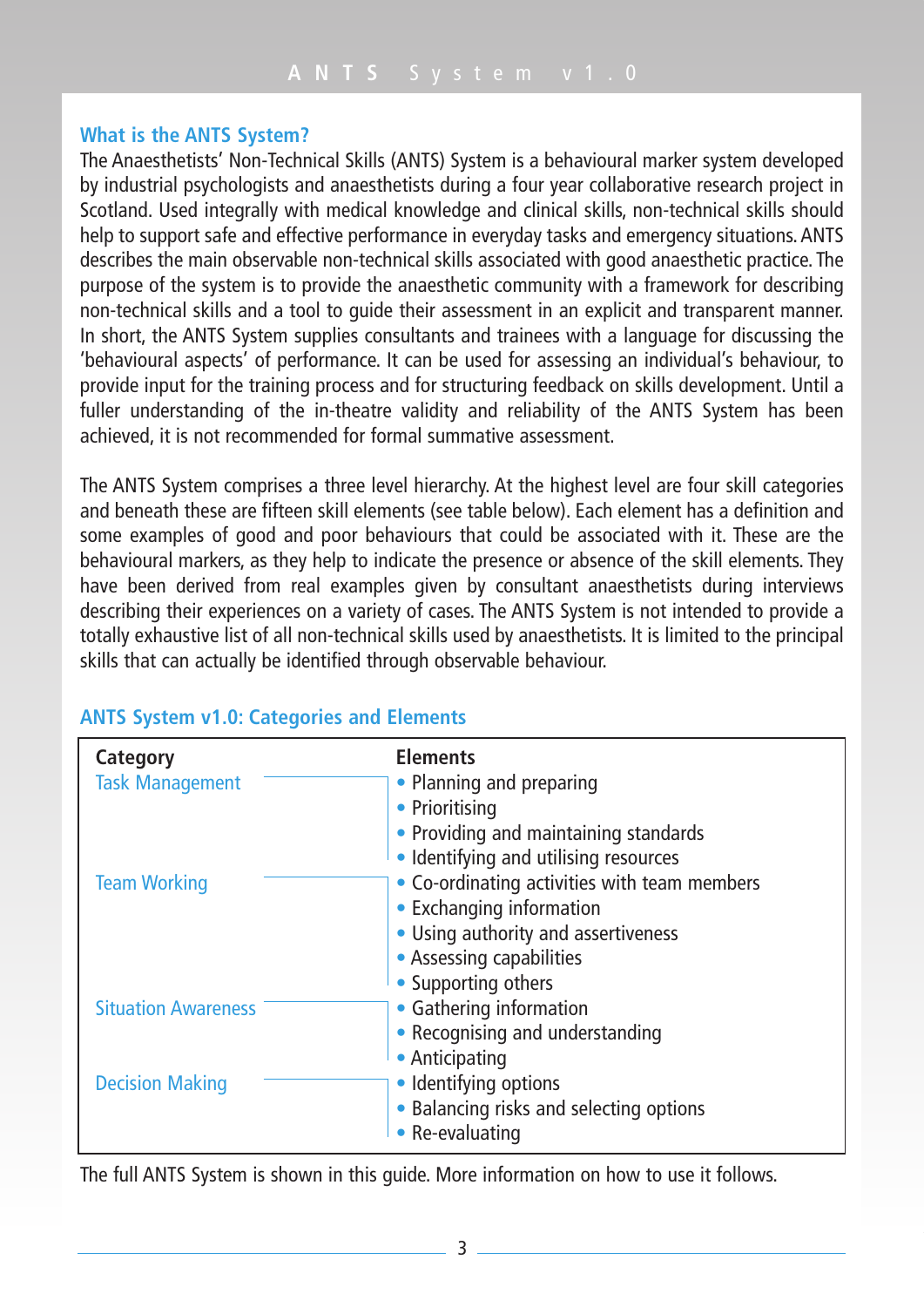This advice is based on feedback from consultant anaesthetists who trialled the ANTS System with trainees in the operating theatre.

# **How should I implement the ANTS System?**

## User selection and training

- In order to use the ANTS System effectively, training is required. This should include:
- background knowledge on human performance, error management and non-technical skills, so constructive, directive feedback can be given to trainees;
- principles of using psychometric tools for rating performance;
- the contents of the ANTS System and how they relate to everyday activities;
- practice in observing non-technical skills and making ratings with the ANTS System.
- If the ANTS System is to be used for assessment, trainers should undergo calibration to ensure that they can provide standardised judgements.
- Recurrent training and calibration programmes should be developed.
- It is recommended that a small group of consultants is selected in each department to become ANTS trainers/assessors.

# Trainee selection and training

- Trainees should receive training on human performance and error management to support development of their non-technical skills. In future, this may begin at medical school and then be further developed throughout postgraduate training
- Trainees should receive their own copy of this ANTS System Handbook for reference.
- The ANTS System should be used appropriately for the level of experience of the trainee: with junior trainees, the focus of training is on developing basic anaesthetic expertise; the ANTS System can be used for general discussion of non-technical skills and their importance to clinical practice;
- for more senior trainees, the ANTS System can be used to rate skills and provide feedback during increasingly challenging cases;
- towards completion of training, it can also be used to help senior trainees learn how to assess ANTS in others.
- Consultants should explain to trainees why it is important to provide feedback on non-technical skills during training, highlighting that the ANTS System has been designed to aid the development of professional skills.

# **How should the ANTS System be used?**

Ratings can be made at both the element and category levels. The recommended method is first to observe performance, making notes of any specific behaviours or omissions. Any assessment should be based **only** on behaviours observed directly. Using these observations, the rating can then be carried out, first at element level, then at the more general category level. A four point scale is used to describe the level of performance demonstrated (with an option to record skills that were not observed) – see page 14. A copy of the rating form is shown on page 15. Before using the ANTS System for teaching and assessment in training, it is important that you have received training on the system. This should consist of practice in observation and rating, receiving feedback on your scores, and discussion of appropriate use of the system.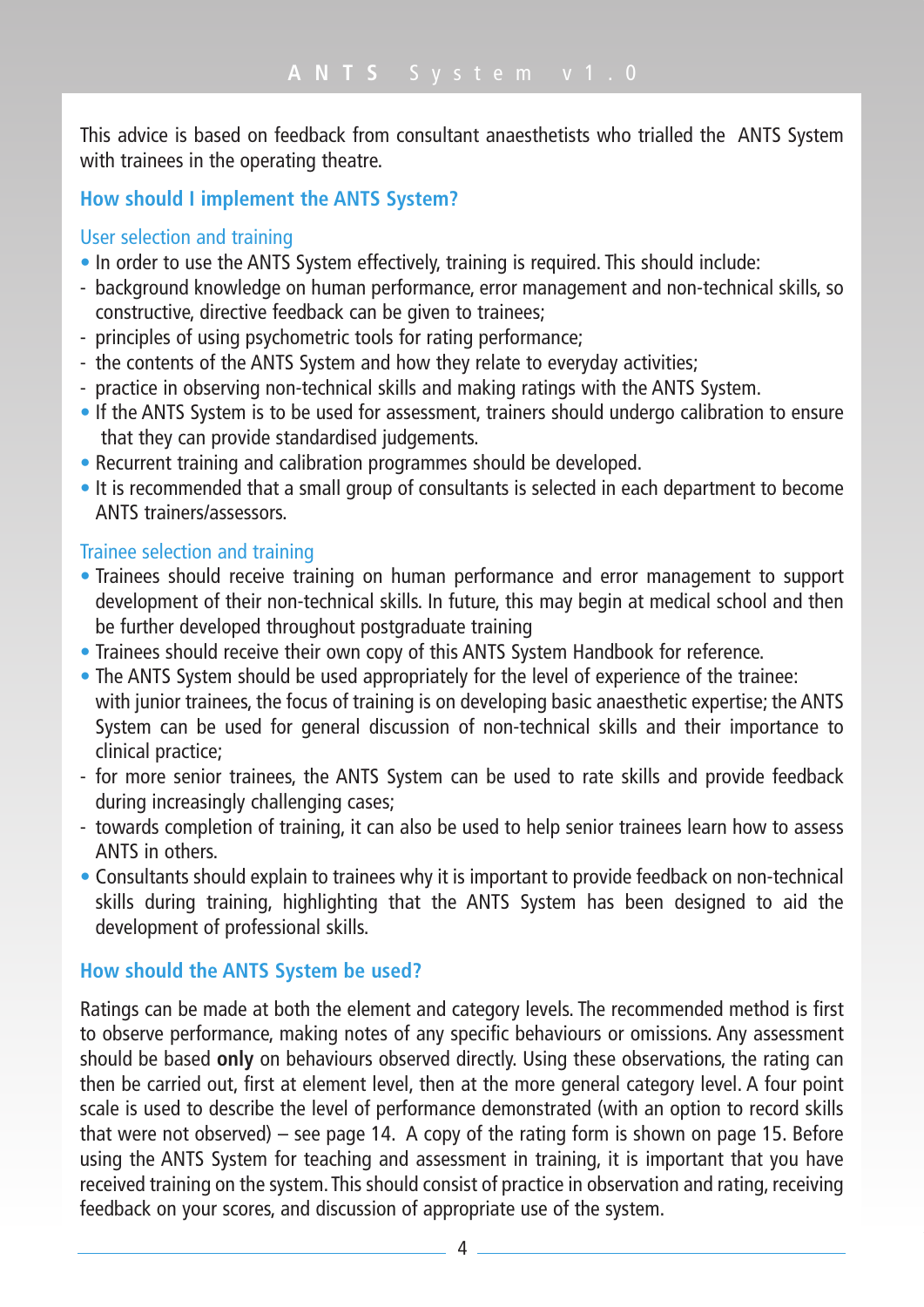## Time scheduling

- Formative assessment using the ANTS System requires feedback to be given to trainees.
- Trainers/assessors will require to have time available for feedback sessions.
- Trainees who are taking part in a non-technical skills review should be given time out of their in-service commitment to attend a feedback discussion.

### General recommendations

- It may take some time for users to become familiar with the language and structure of the ANTS System; training should help facilitate this process.
- As with other in-theatre training, teaching and assessment should not interfere with clinical care; if circumstances in theatre dictate, concurrent use of ANTS should be abandoned.
- Formative assessment and feedback on ANTS should occur routinely in both clinical and simulator environments.

## Suggested functions

- To assess/review trainees' non-technical skills on a periodic basis to identify strengths and weaknesses and support skills development
- use in a case or list where the trainee can manage the patient(s), as taking the lead, with consultant observing and providing assistance as requested/required, this can be as second anaesthetist or just stepping in if a problem occurs.
- To guide general discussion of ANTS and their role in case management
- consultant and trainee work together more as a team and discuss with case/list issues being considered from a non-technical perspective e.g. role of situation awareness – what is it for, how is it to be developed and maintained, how can it be lost or why good team working is so important?;
- this more informal use is appropriate with new users, junior trainees when numerical ratings are premature, and senior trainees in more complex cases.
- As a framework for self-reflection both by trainees and other grades
- questions could be asked about the categories and elements either following or in advance of a case, e.g. what resources would be needed for a vascular emergency case, what are the situation awareness requirements in this case?
- As above but during simulator-based training
- videos of scenarios could be reviewed by the trainees with their instructors for more focussed feedback sessions.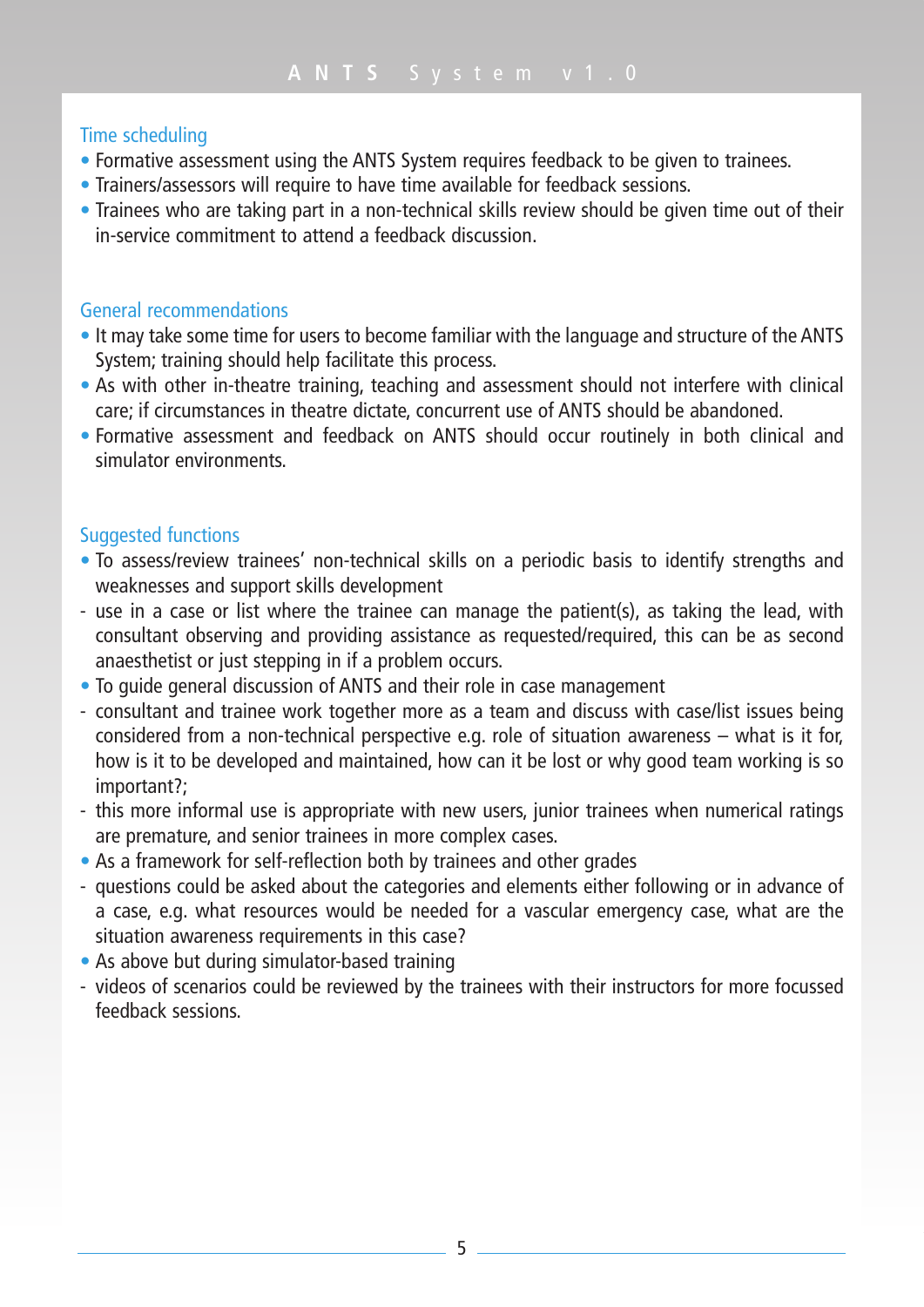## Practical issues

- Use ANTS System in a variety of different cases as appropriate for the list type, health of patient, trainee level and consultant load.
- New users are recommended to work at the element level, as ratings can be more directly related to observed behaviours.
- If using the ANTS System for skills assessment, make brief notes about observations on the form during the case if possible e.g. of things seen, not seen, key events. Following the case/list make ratings based on these observations.
- Consultants and trainees should have a feedback and discussion session after the case or list being reviewed
- use element level observations/ratings to give specific feedback on skills.
- use category level to describe more general performance.
- Use whole ANTS System during training and assessment but focus on areas relating to weakness or of particular importance for type of case, e.g. co-ordinating with team in shared airway work.
- Make notes of specific circumstances of the case and trainee's experience, tasks, etc. (e.g. if very complex case, trainee new to grade, been on-call all night).

# **Key references**

**Flin, R., Glavin, R., Patey, R. & Maran, N.** (2010) Anaesthetists' non-technical skills. *British Journal of Anaesthesia*, 105, 38-44.

**Fletcher, G., Flin, R., McGeorge, P., Glavin, R., Maran, N. & Patey, R.** (2004) Development of a prototype behavioural marker system for anaesthetists' non-technical skills. *Cognition, Technology and Work*, 6, 165-171.

**Fletcher, G., Flin, R., McGeorge, P., Glavin, R., Maran, N. & Patey, R.** (2003) Anaesthetists' non-technical skills (ANTS). Evaluation of a behavioural marker system. *British Journal of Anaesthesia*, 90, 580-588.

**Flin, R., Fletcher, G., McGeorge, P., Sutherland, A. & Patey, R.** (2003) Anaesthetists' attitudes to teamwork and safety. *Anaesthesia*, 58, 233-242.

**Fletcher, G., McGeorge, P., Flin, R., Glavin, R. & Maran, N.** (2002) The role of non-technical skills in anaesthesia: A review of current literature. *British Journal of Anaesthesia*, 88, 418-429.

**Flin, R., O'Connor, P. & Crichton, M.** (2008) Safety at the Sharp End: *A Guide to Non-Technical Skills*. Aldershot: Ashgate.

**Glavin, R. & Patey, R.** (2009) Integrating non-technical skills into anaesthetists' workplacebased assessment tools. In R. Flin & L. Mitchell (Eds.) *Safer Surgery. Analysing Behaviour in the Operating Theatre.* Aldershot: Ashgate.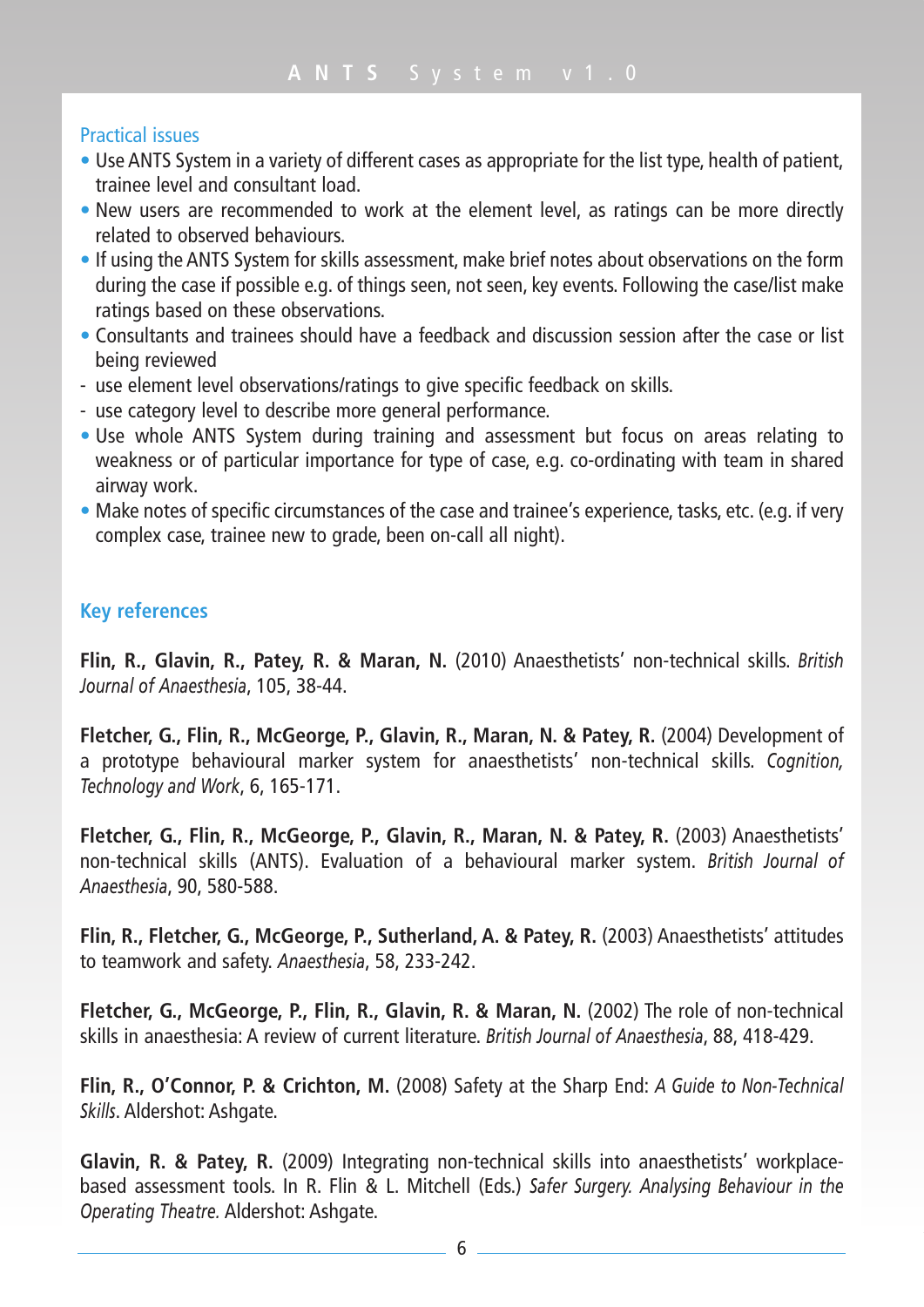# **Part 2** The ANTS System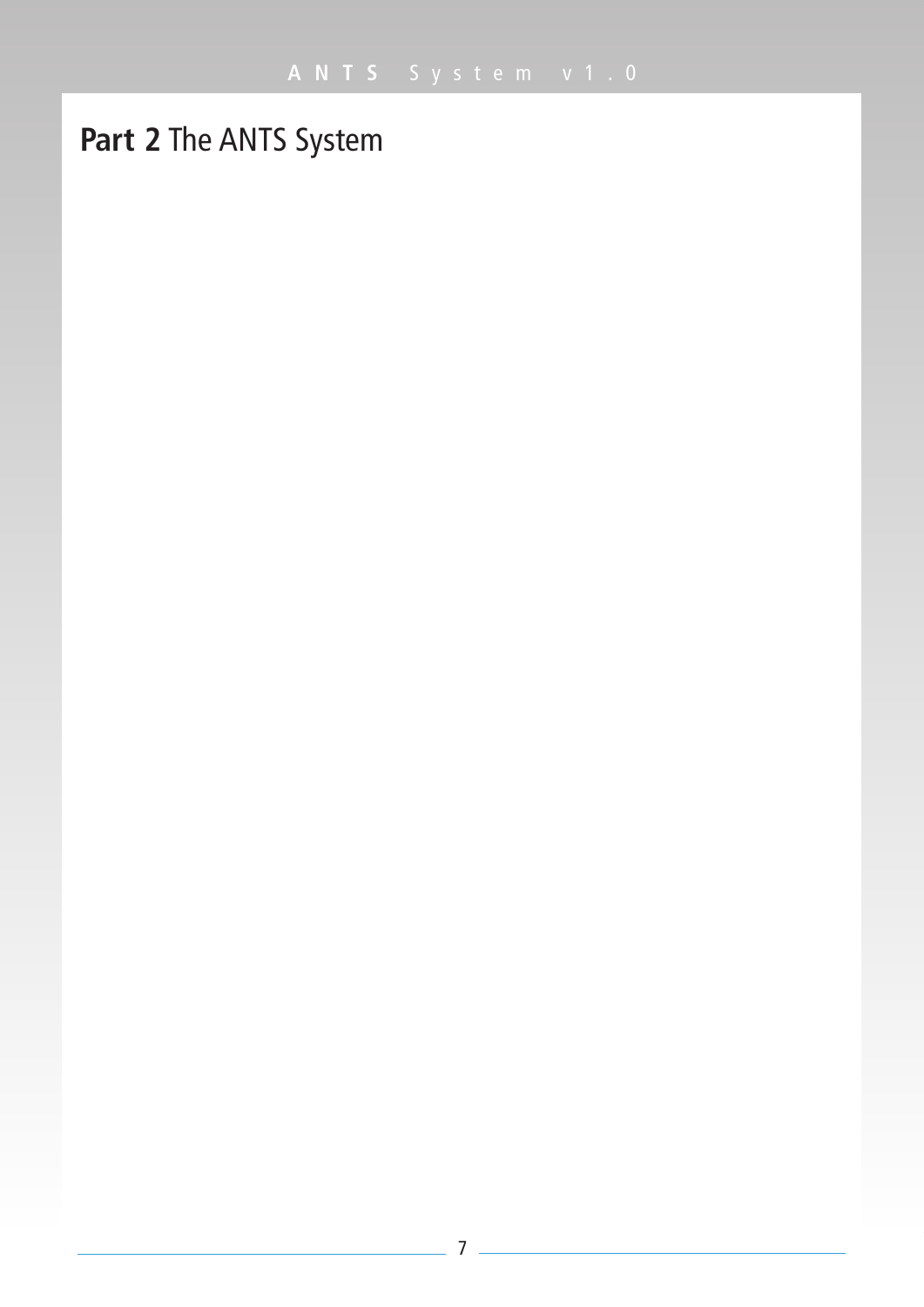Task Management: Skills for organising resources and required activities to achieve goals, be they individual case plans or longer term scheduling issues. It has four skill elements: planning and preparing; prioritising; providing and maintaining standards; identifying and utilising resources.

Planning and preparing – developing in advance primary and contingency strategies for managing tasks, reviewing these and updating them if required to ensure goals will be met; making necessary arrangements to ensure plans can be achieved.

*Behavioural markers for good practice*

- communicates plan for case to relevant staff
- reviews case plan in light of changes
- makes post-operative arrangements for patient
- lays out drugs and equipment needed before starting case

*Behavioural markers for poor practice*

- does not adapt plan in light of new information
- does not ask for drugs or equipment until the last minute
- does not have emergency/alternative drugs available suitable for patient
- fails to prepare post-op management plan

Prioritising – scheduling tasks, activities, issues, information channels, etc., according to importance (e.g. due to time, seriousness, plans); being able to identify key issues and allocate attention to them accordingly, and avoiding being distracted by less important or irrelevant matters.

*Behavioural markers for good practice*

- discusses priority issues in case
- negotiates sequence of cases on list with surgeon
- conveys order of actions in critical situations

*Behavioural markers for poor practice*

- becomes distracted by teaching trainees
- fails to allocate attention to critical areas
- fails to adapt list to changing clinical conditions

Providing and maintaining standards – supporting safety and quality by adhering to accepted principles of anaesthesia; following, where possible, codes of good practice, treatment protocols or guidelines, and mental checklists.

## *Behavioural markers for good practice*

- follows published protocols and guidelines
- cross-checks drug labels
- checks machine at beginning of each session
- maintains accurate anaesthetic records

- does not check blood with patient and notes
- breaches quidelines such as minimum monitoring standards
- fails to confirm patient identity and consent details
- does not adhere to emergency protocols or guidelines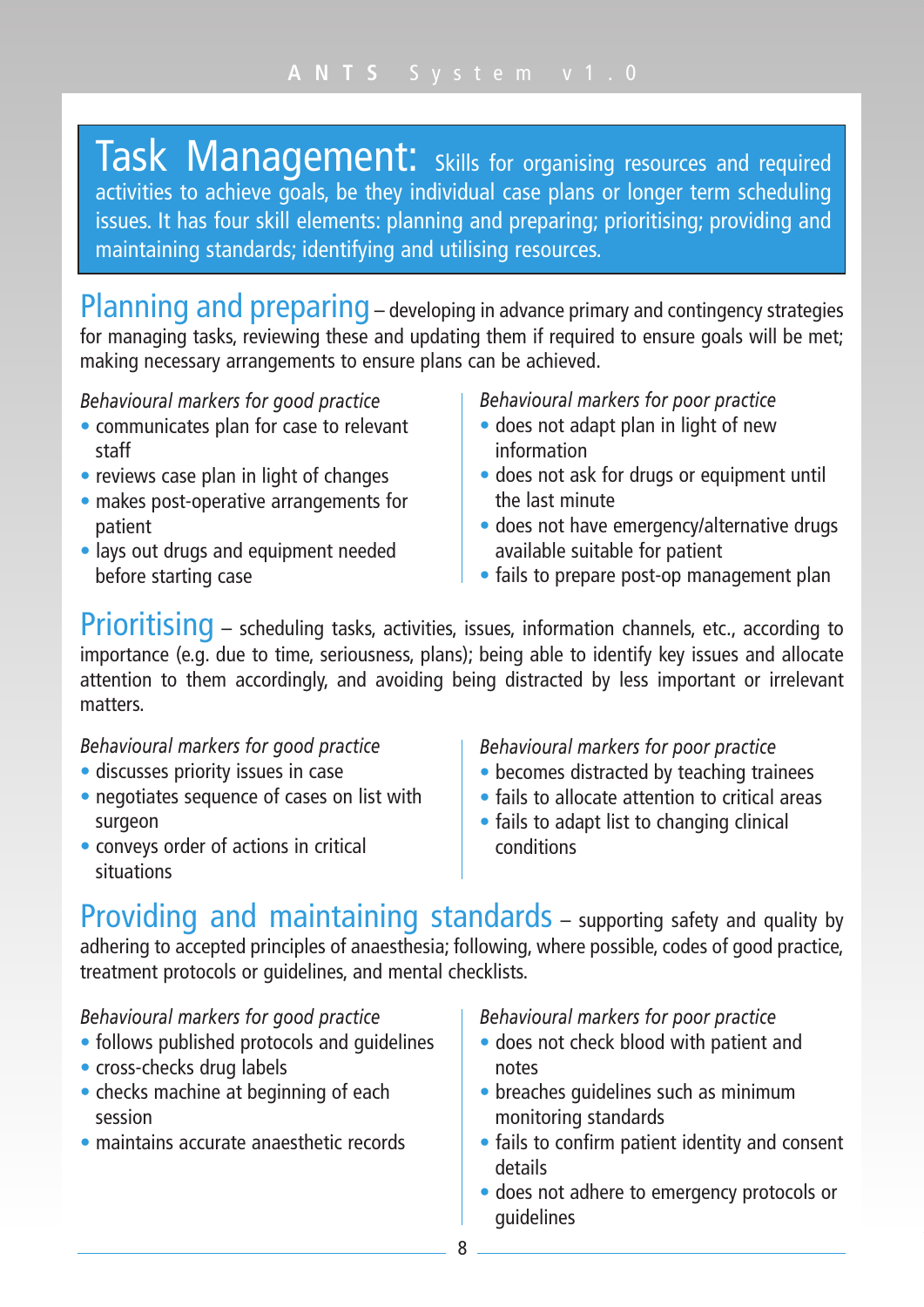# Task Management: continued

Identifying and utilising resources – establishing the necessary, and available, requirements for task completion (e.g. people, expertise, equipment, time) and using them to accomplish goals with minimum disruption, stress, work overload or underload (mental and physical) on individuals and the whole team.

*Behavioural markers for good practice*

- identifies resources that are available
- allocates tasks to appropriate member(s) of the team
- ensures time is free for busy/critical periods
- requests additional resources if needed

- fails to utilise available resources
- overloads team members with tasks
- does not recognise when task load is unworkable
- does not request necessary resources in advance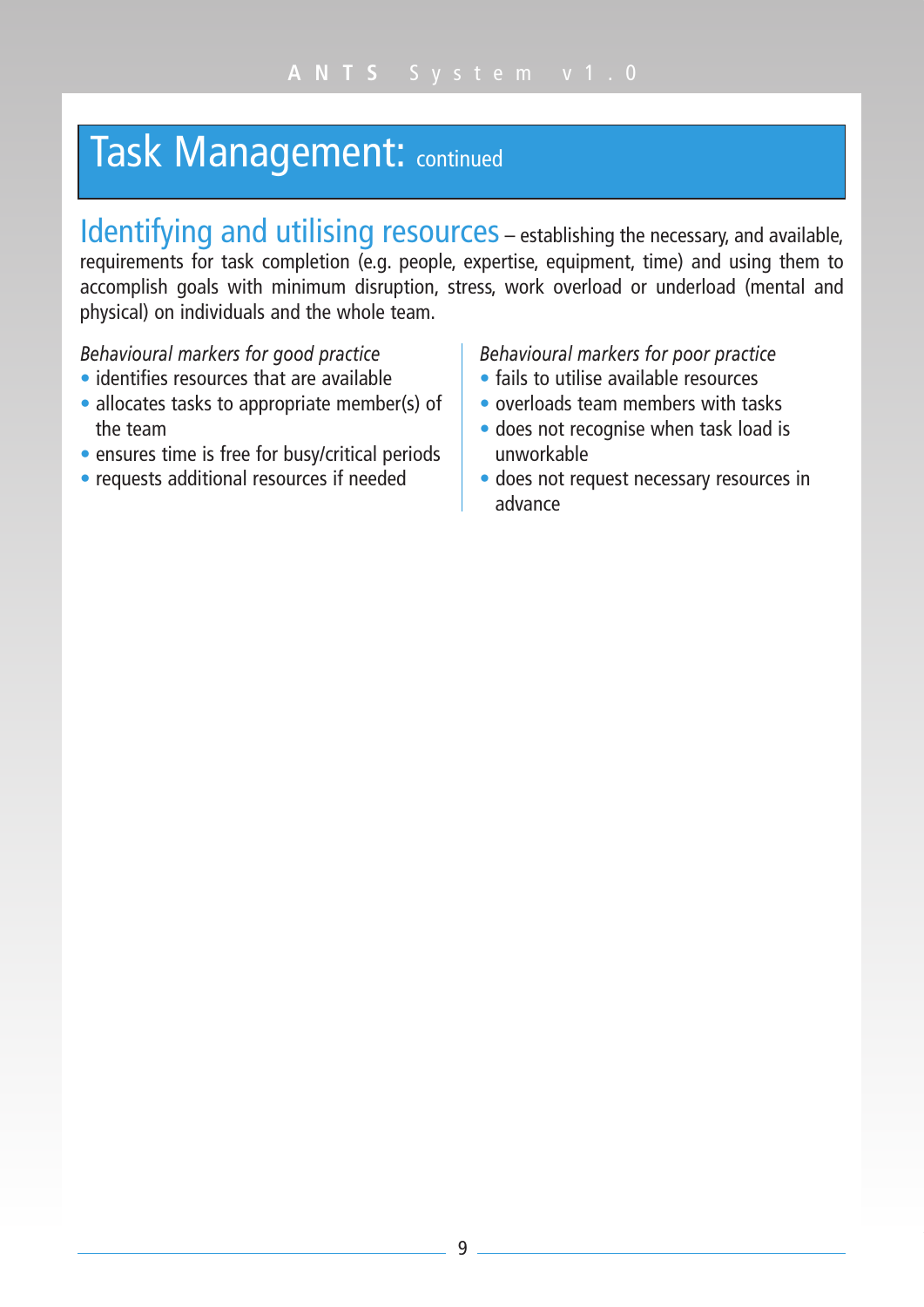Team Working: skills for working in a group context, in any role, to ensure effective joint task completion and team member satisfaction; the focus is particularly on the team rather than the task. It has five skill elements: co-ordinating activities with team members; exchanging information; using authority and assertiveness; assessing capabilities; supporting others.

Co-ordinating activities with team members – working together with others to carry out tasks, for both physical and cognitive activities; understanding the roles and responsibilities of different team members, and ensuring that a collaborative approach is employed.

### *Behavioural markers for good practice*

- confirms roles and responsibilities of team members
- discusses case with surgeons or colleagues
- considers requirements of others before acting
- co-operates with others to achieve goals

*Behavioural markers for poor practice*

- does not co-ordinate with surgeon(s) and other groups
- relies too much on familiarity of team for getting things done – makes assumptions, takes things for granted
- intervenes without informing/ involving others
- does not involve team in tasks

Exchanging information – giving and receiving the knowledge and data necessary

for team co-ordination and task completion.

# *Behavioural markers for good practice*

- gives situation updates/reports key events
- confirms shared understanding
- communicates case plans and other relevant information to appropriate people
- maintains clear case documentation

#### *Behavioural markers for poor practice*

- does not inform team of plan or subsequent alterations
- gives inadequate handover briefing
- does not include relevant people in communications
- fails to express concerns in a clear and precise manner

Using authority and assertiveness – leading the team and/or the task (as required), accepting a non-leading role when appropriate; adopting a suitably forceful manner to make a point, and adapting this for the team and/or situation.

## *Behavioural markers for good practice*

- makes requirements known with necessary level of assertiveness
- takes over task leadership as required
- gives clear orders to team members
- states case and provides justification

- does not challenge senior colleagues or consultants
- does not allow others to put forward their case
- fails to attempt to resolve conflicts
- does not advocate position when required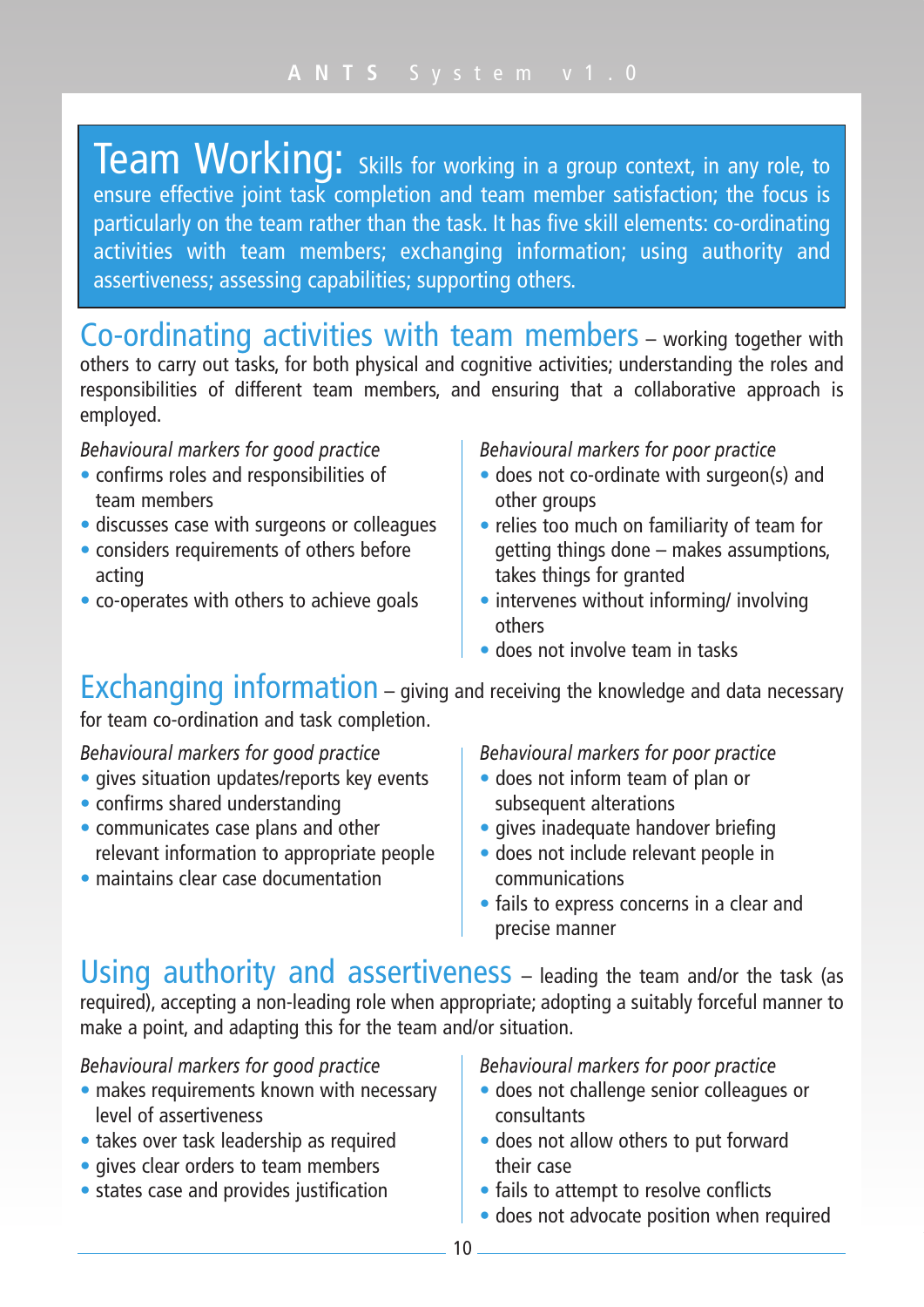# **Team Working: continued**

Assessing capabilities – judging different team members' skills, and their ability to deal with a situation; being alert to factors that may limit these and their capacity to perform effectively (e.g. level of expertise, experience, stress, fatigue).

*Behavioural markers for good practice*

- calls for assistance when it is needed
- asks new team member about their experience
- notices that a team member does not perform a task to the expected standard
- adapts level of monitoring to expertise of other team members
- observes that a member of the team has returned from sick leave and enquires about their general health

*Behavioural markers for poor practice*

- does not ask if trainee/assistant can cope with task
- allows team to accept case beyond its level of expertise
- does not pay attention to the performance of other members of the team, e.g. scrub nurse
- joins established team without ascertaining their capabilities
- fails to respond to obvious cues of fatigue – person yawning, not remembering simple instructions, etc.

# Supporting others – providing physical, cognitive or emotional help to other members of the team.

## *Behavioural markers for good practice*

- acknowledges concerns of others
- provides reassurance/encouragement
- debriefs and thanks staff after a difficult case
- anticipates when colleagues will need equipment/information

- asks for information at difficult/high workload time for someone else
- does not offer assistance to team members
- fails to recognise needs of others requiring task reallocation
- uses a dismissive tone in response to requests from others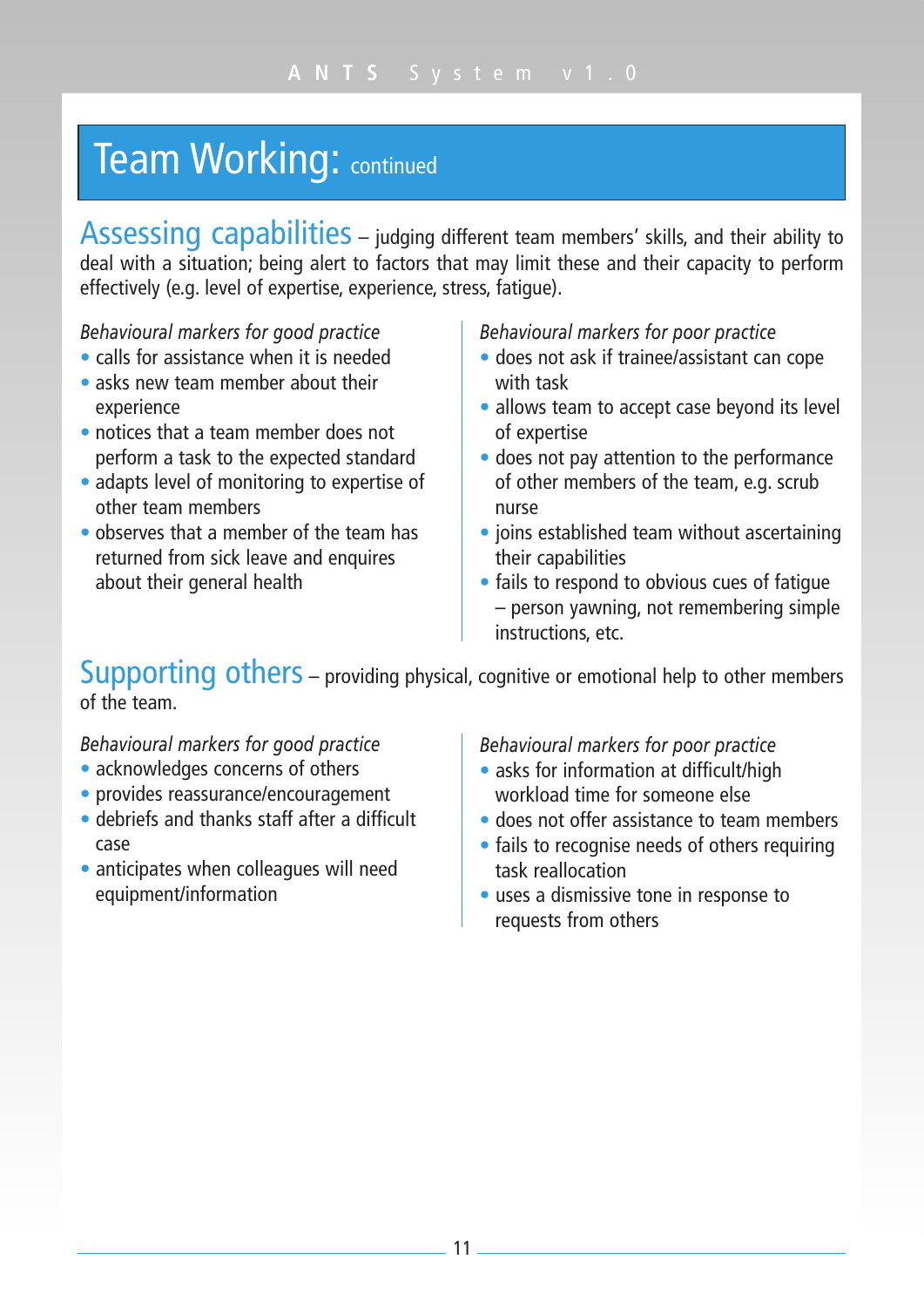Situation Awareness: Skills for developing and maintaining an overall awareness of the work setting based on observing all relevant aspects of the theatre environment (patient, team, time, displays, equipment); understanding what they mean, and thinking ahead about what could happen next. It has three skill elements: gathering information; recognising and understanding; anticipating.

Gathering information – actively and specifically collecting data about the situation by continuously observing the whole environment and monitoring all available data sources and cues and verifying data to confirm their reliability (i.e. that they are not artefactual).

# *Behavioural markers for good practice*

- obtains and documents patient information pre-operatively
- conducts frequent scan of the environment
- collects information from team to identify problem
- watches surgical procedure, verifying status when required
- cross-checks information to increase reliability

*Behavioural markers for poor practice*

- reduces level of monitoring because of distractions
- responds to individual cues without confirmation
- does not alter physical layout of workspace to improve data visibility
- does not ask questions to orient self to situation during hand-over

Recognising and understanding – interpreting information collected from the environment (with respect to existing knowledge) to identify the match or mis-match between the situation and the expected state, and to update one's current mental picture.

## *Behavioural markers for good practice*

- increases frequency of monitoring in response to patient condition
- informs others of seriousness of situation
- describes pattern of cues and their meaning to other team members

*Behavioural markers for poor practice*

- does not respond to changes in patient state
- carries out inappropriate course of action
- silences alarms without investigation

Anticipating – asking 'what if' questions and thinking ahead about potential outcomes and consequences of actions, intervention, non-intervention, etc.; running projections of current situation to predict what might happen in the near future.

# *Behavioural markers for good practice*

- keeps ahead of the situation by giving fluids/drugs
- reviews the effects of an intervention
- sets and communicates intervention thresholds
- takes action to avoid or mitigate potential problems

- does not consider potential problems associated with case
- fails to increase level of monitoring in keeping with patient condition
- is caught unaware by surgical actions
- does not foresee undesirable drug interactions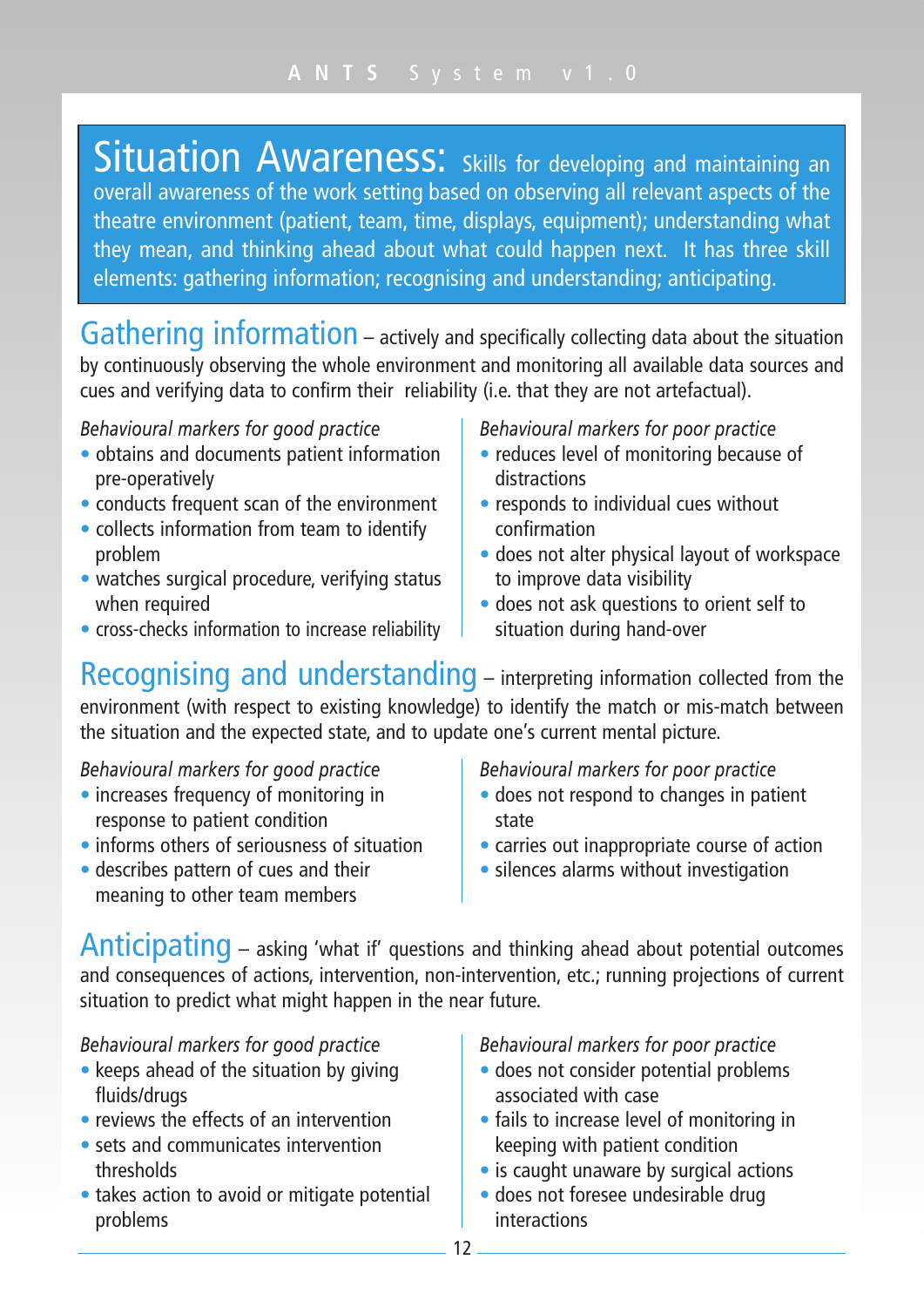Decision Making: Skills for reaching a judgement to select a course of action or make a diagnosis about a situation, in both normal conditions and in time-pressured crisis situations. It has three skill elements: identifying options; balancing risks and selecting options; re-evaluating.

Identifying options – generating alternative possibilities or courses of action to be considered in making a decision or solving a problem.

*Behavioural markers for good practice*

- generates options for decisions
- discusses various anaesthetic techniques with patient
- asks other anaesthetists for suggestions on a difficult case

*Behavioural markers for poor practice*

- even though time is available jumps straight to one option without considering alternatives
- fails to ask other team members for options, when appropriate
- ignores suggestions from other team members

Balancing risks and selecting options – assessing hazards to weigh up the threats or benefits of a situation, considering the advantages and disadvantages of different courses of action; choosing a solution or course of action based on these processes.

*Behavioural markers for good practice*

- considers risks of different treatment options
- weighs up factors with respect to patient's condition
- assesses time criticality associated with possible options
- implements chosen option

*Behavioural markers for poor practice*

- does not find out about the risks associated with an unfamiliar condition/drug
- does not preview courses of action with relevant people to assess their suitability
- fails to review possible options with the team

Re-evaluating – continually reviewing the suitability of the options identified, assessed and selected; and re-assessing the situation following implementation of a given action.

# *Behavioural markers for good practice*

- re-assesses patient after treatment or intervention
- reviews situation, if decision was to wait and see
- continues to list options as patient's condition evolves

- fails to allow adequate time for intervention to take effect
- fails to include other team members in re-evaluation.
- is unwilling to revise course of action in light of new information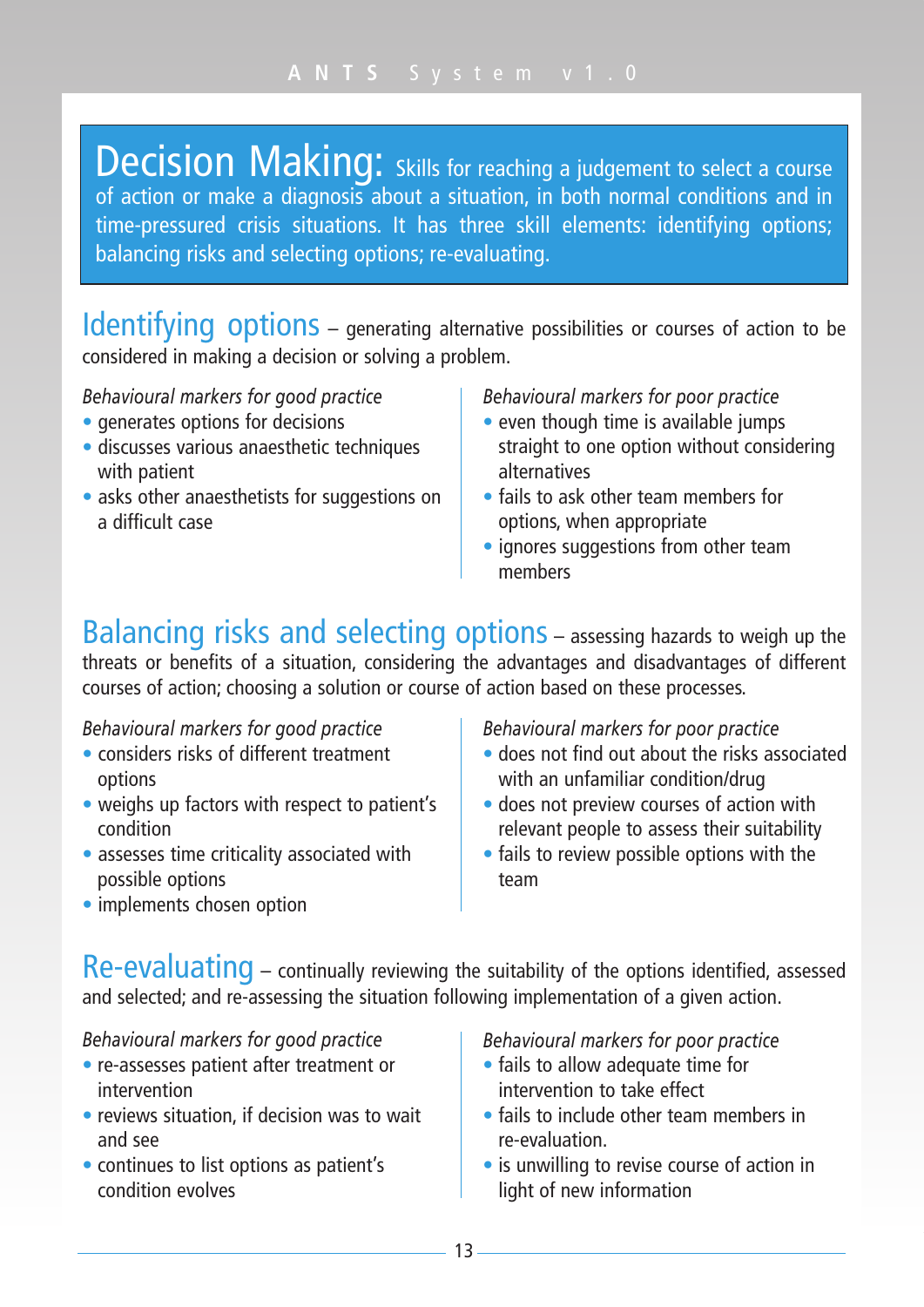# Rating Anaesthetists' Non-Technical Skills

The scale below can be used for rating non-technical skills based on observed behaviour. If it is not relevant for a particular element to be demonstrated in a situation, the 'not observed' rating should be used.

# ANTS System Rating Options

| <b>Rating Label</b> | <b>Description</b>                                                                                                              |
|---------------------|---------------------------------------------------------------------------------------------------------------------------------|
| $4 - Good$          | Performance was of a consistently high standard, enhancing patient<br>safety; it could be used as a positive example for others |
| $3 -$ Acceptable    | Performance was of a satisfactory standard but could be improved                                                                |
| $2 -$ Marginal      | Performance indicated cause for concern, considerable improvement is<br>needed                                                  |
| $1 -$ Poor          | Performance endangered or potentially endangered patient safety, serious<br>remediation is required                             |
| $N - Not observed$  | Skill could not be observed in this situation                                                                                   |